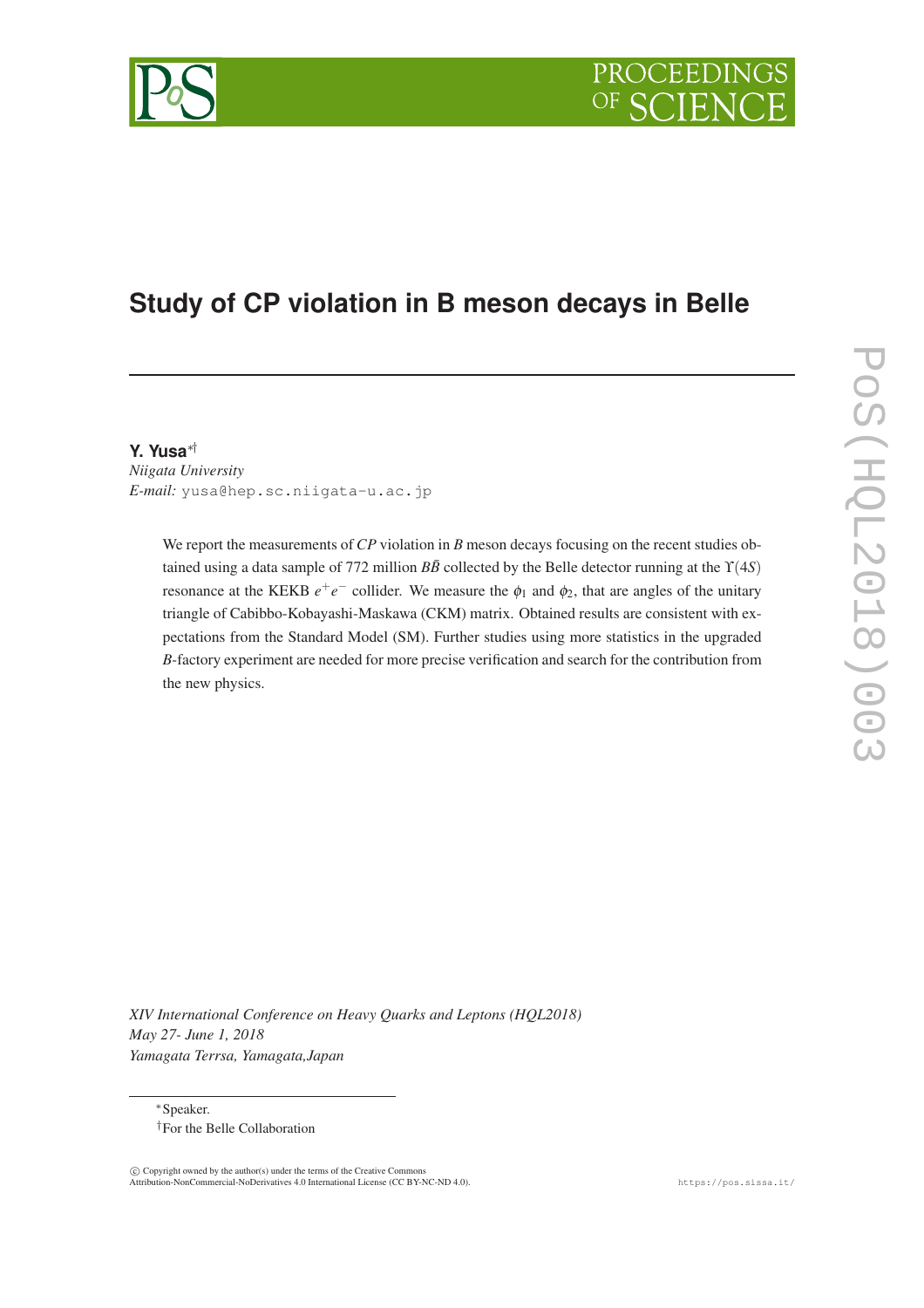## 1. Introduction

In the SM, *CP* violation of the quark sector is induced if the complex phase appearing in the CKM matrix which describes the quark mixing [1]. Considering the unitarity between the matrix components in the system containing the *b*-quark,  $V_{ud}V_{ub}^* + V_{cd}V_{cb}^* + V_{ud}V_{ub}^* = 0$ , the *CP* violation is parameterized as non-zero angles of the unitary triangle,  $\phi_1 = \arg[-V_{cd}V_{cb}^*/V_{td}V_{tb}^*], \phi_2 =$  $\arg[-V_{ud}V_{ub}^*/V_{td}V_{tb}^*]$  and  $\phi_3 = \arg[-V_{cd}V_{cb}^*/V_{ud}V_{ub}^*]$  [2]. Time-dependent *CP* violation is induced by quantum interference between two decay amplitudes. In the neutral *B* meson decay, one is box diagram of mixing of  $B^0$  and  $\bar{B}^0$ , and another is that of the decay into the *CP*-eigenstate. For decays of  $B^0$  and  $\bar{B}^0$  mesons produced via  $\Upsilon(4S) \to B\bar{B}$  transitions, the decay rate has a time dependence [3, 4]

$$
\mathscr{P}(\Delta t, q) = \frac{e^{-|\Delta t|/\tau_{B^0}}}{4\tau_{B^0}} \times \left(1 + q\left[\mathscr{S}\sin(\Delta m_d \Delta t) + \mathscr{A}\cos(\Delta m_d \Delta t)\right]\right),\tag{1.1}
$$

where  $\mathscr S$  and  $\mathscr A$  are *CP*-violating parameters;  $q = 1$  for  $B^0$  decays and  $-1$  for  $\bar{B}^0$  decays;  $\Delta t$  is the difference in decay times of the  $B^0$  and  $\bar{B}^0$  mesons;  $\Delta m_d$  is the mass difference between the two mass eigenstates of the  $B^0$ - $\bar{B}^0$  system; and  $\tau_{B^0}$  is the  $B^0$  lifetime. In this report, we present the results of the *CP* violation measurement using  $772 \times 10^6 B\overline{B}$  pairs accumulated with the Belle detector [5] on the ϒ(4*S*) resonance at the asymmetric energy collision of 8.0 GeV *e* <sup>−</sup> and 3.5 GeV *e* <sup>+</sup> at the KEKB storage ring [6].

### 2. Belle detector

The Belle detector is a large-solid-angle magnetic spectrometer that consists of a silicon vertex detector (SVD), a 50-layer central drift chamber (CDC), an array of aerogel threshold Cherenkov counters (ACC), a barrel-like arrangement of time-of-flight scintillation counters (TOF), and an electromagnetic calorimeter comprised of CsI(Tl) crystals (ECL) located inside a super-conducting solenoid coil that provides a 1.5 T magnetic field. An iron flux-return located outside of the coil is instrumented to detect  $K_L^0$  mesons and to identify muons (KLM). The detector is described in detail elsewhere [5]. Two inner detector configurations were used. A 2.0 cm radius beampipe and a 3-layer silicon vertex detector was used for the first sample of  $152 \times 10^6 B\bar{B}$  pairs, while a 1.5 cm radius beampipe, a 4-layer silicon detector and a small-cell inner drift chamber were used to record the remaining  $620 \times 10^6 B\overline{B}$  pairs [7].

# 3. Analysis of the *CP* violation measurement

In the studies of the *CP* violation, we reconstruct the decay into the *CP*-eigenstate. Mother *B* <sup>0</sup> meson is selected by kinematic variables calculated using the information such as momentum, energy and particle identification from the Belle detector. For the kinematic variables, beam constrained mass  $M_{\rm bc}\equiv\sqrt{(E_{\rm beam}/c^2)^2-|\vec{p}_B^{\rm \,CM}/c|^2}$  and energy difference  $\Delta E\equiv E_{\rm beam}-E_B^{\rm \,CM}}$  are used, where  $\vec{p}_B^{\text{CM}}$  and  $E_B^{\text{CM}}$  are *B* momentum and energy in the  $\Upsilon(4S)$  center-of-mass system (CMS), respectively.  $E_{\text{beam}}$  is a measured beam energy in CMS. To suppress  $e^+e^- \rightarrow q\bar{q}$  continuum background events, a likelihood ratio is calculated using modified Fox-Wolfram moments [8, 9] and the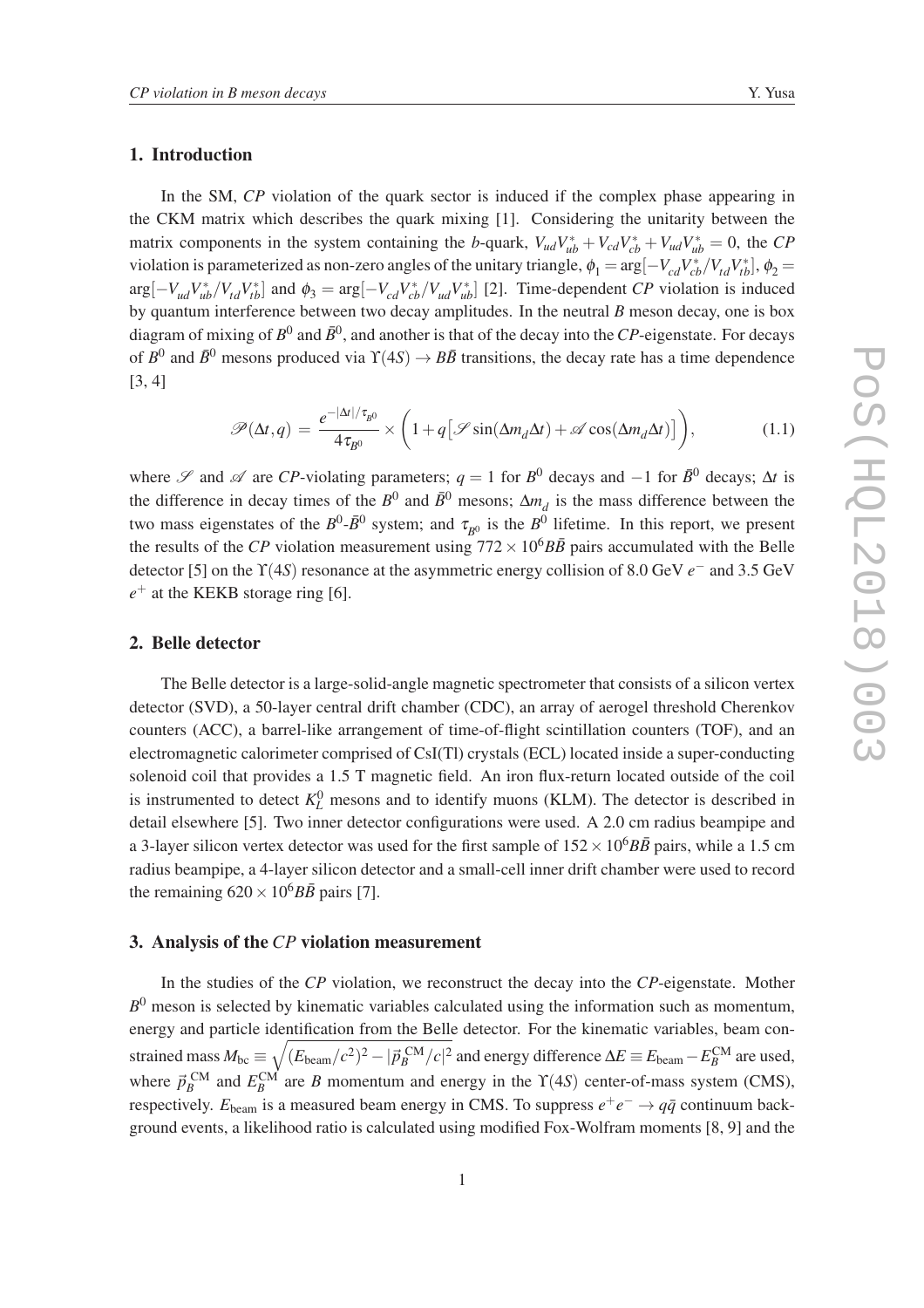cosine of the angle between the beam direction and  $B^0$  flight direction in the CMS, cos  $\theta_B$ . For the determination of the selection criteria, Monte Carlo simulated events (MC) are used. The signal are generated using the EVTGEN [10] hadronic event generator package. For the background, a large number of  $B\bar{B}$  and  $q\bar{q}$  processes are simulated. Interactions of the particles in the Belle detector are reproduced using GEANT3 [11] with detector configuration information in each time period of the experiment.

Since the  $B^0$  flavor  $q$  is not specified from observed decay products of the  $CP$ -eigenstates,  $q$ is determined using the information of inclusive properties of particles that are not associated with the signal  $B^0$  candidate after the selection. For the determination, a multi-dimensional likelihood based method is used[12]. The quality of the flavor tagging result is expressed by *r*, where  $r = 0$ for no flavor discrimination and  $r = 1$ , where  $r = 0$  corresponds to no flavor discrimination, and  $r = 1$  corresponds to unambiguous flavor assignment. Candidates with  $r \le 0.1$  are not used for *CP* violation measurement. The wrong tag fractions for six *r* intervals,  $w_l(l = 1 - 6)$  and their difference between  $B^0$  and  $\bar{B}^0$  decays,  $\Delta w_l$  are determined from a large number of control sample *B* <sup>0</sup> decay data in which the flavor is specified by itself. The total effective tagging efficiency defined as  $\Sigma(f_l \times (1-2w_l)^2)$  is determined to be (29.8 ± 0.4)%, where  $f_l$  is the fraction of the events in the *l*-th interval.

Due to the asymmetric energies of the *e*<sup>+</sup> and *e*<sup>−</sup> beams, the  $\Upsilon$ (4*S*) is produced with a Lorentz boost of  $\beta\gamma = 0.425$  nearly along the  $+z$  axis, which is defined as the direction opposite the  $e^+$ beam. Since the  $B^0 \bar{B}^0$  pair is almost at rest in the  $\Upsilon(4S)$  CMS, the decay time difference  $\Delta t$  can be determined from the separation along *z* of the  $B^0$  and  $\bar{B}^0$  decay vertices:  $\Delta t \approx \Delta z/(\beta \gamma_c)$ . The vertex positions of the *CP* and opposite-side are reconstructed from all charged tracks in the event using a vertex reconstruction algorithm described in [13].

To measure the*CP* violation parameters, an unbinned maximum likelihood fit is performed for ∆*t* and *q* using the signal fraction evaluated from the signal extraction fit for variables of kinematic and continuum suppression. The PDF for the signal is set to take the form of Eq. 3.1 which is obtained by modifying Eq. 1.1 for wrong-tagging and vertex resolution:

$$
\mathscr{P}(\Delta t, q) = \frac{e^{-|\Delta t|/\tau_{B^0}}}{4\tau_{B^0}} \left(1 - q\Delta w + (1 - 2w)q \left[\mathscr{S}\sin(\Delta m_d \Delta t) + \mathscr{A}\cos(\Delta m_d \Delta t)\right]\right) \otimes R(\Delta t), (3.1)
$$

where  $R(\Delta t)$  is a convolved resolution function which consists of components of detector resolution for *zCP* and *z*tag vertices, the shift of *z*tag due to secondary tracks from long-lived particles, and kinematic approximation in the ∆*t* calculation from vertex positions. These are determined using a large *CP*-conserving sample of semi-leptonic and hadronic *B* decays. For the background, which includes both  $q\bar{q}$  and  $B\bar{B}$ , the PDF is modeled as a combination of two Gaussian functions and a δ-function determined using the data sample from the sideband regions of  $M_{bc}$  and  $ΔE$ . In the PDF,  $\tau_{B0}$  and  $\Delta m_d$  are fixed to the world average values [14] including modifications to account for the effect of an incorrect flavor assignment. In addition to the signal and background, a broad Gaussian function is included to represent a small outlier component.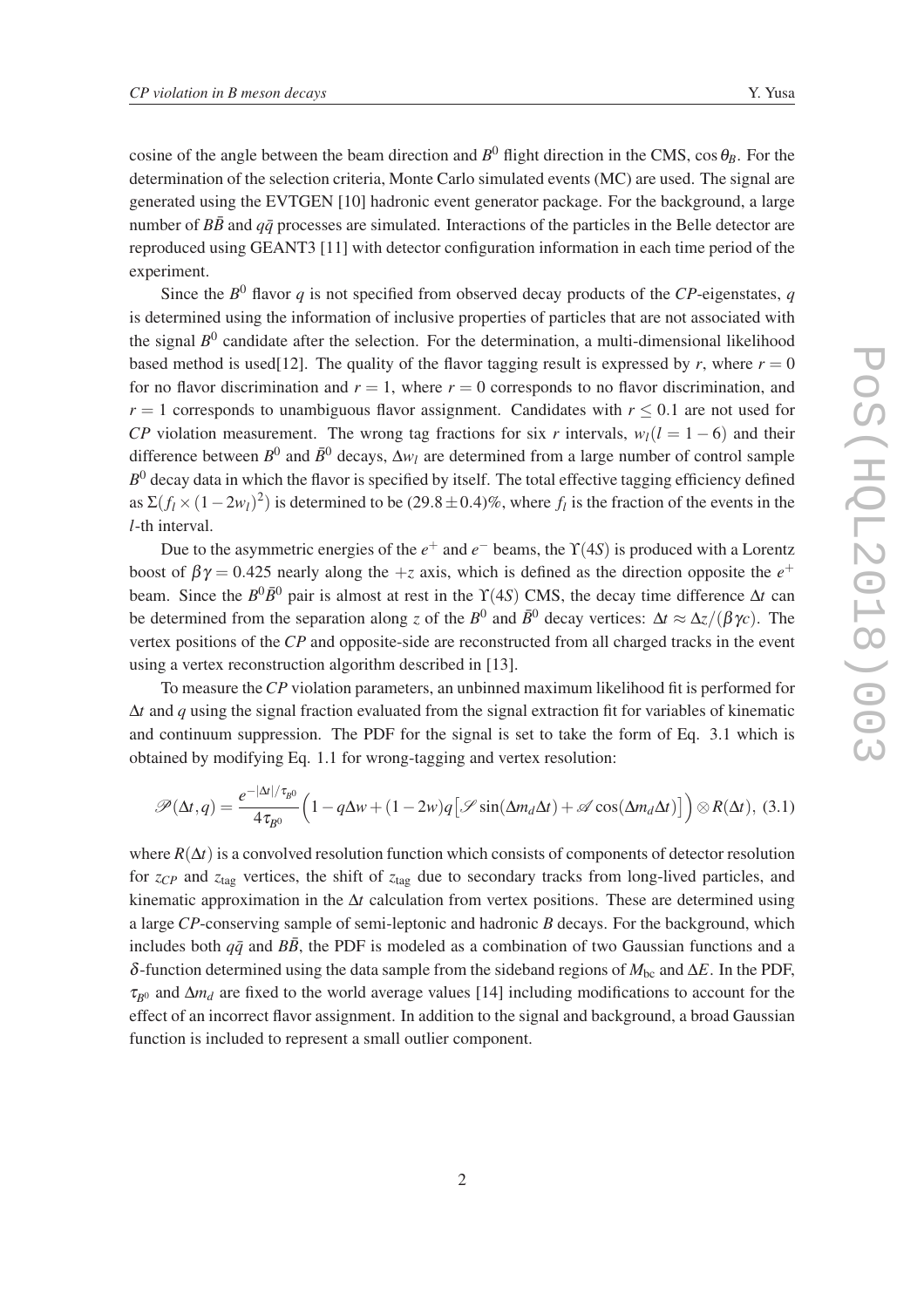#### 4.  $\phi_1$  measurement in  $B^0 \to D^{(*)} h^0 (D \to K^0_S)$  $^{0}_{S}\pi^{+}\pi^{-})$  decays

Using the  $B^0$  decaying into a charmonium meson and  $K^0$  states,  $\sin 2\phi_1$  is measured with good accuracy [15]. A sin  $2\phi_1$  has two angular solutions for the  $\phi_1$  so that we need to determine the sign of cos $\phi_1$  for the validation of the SM by comparing  $\phi_1$  and the other measurements in the unitary triangle. The solution is given by the time-dependent analysis for the  $B^0$  decays into the multi-body final states. Among the decays,  $B^0 \to D^{(*)}h^0(h = K \text{ or } \pi)$  followed by  $D \to K_S^0 \pi^+ \pi^$ has been studied using the full data set of the BABAR and Belle experiments[16]. In this decay,  $\cos \phi_1$  appears in the coefficient of sine term of the time-dependent decay rate together with the decay amplitude as function of the Dalitz plot variables  $M_{K_S^0\pi^+}^2$  and  $M_{K_S^0\pi^-}^2$ . Those variables are determined using large number of flavor-specific decay of  $D^{*+} \to D^0 \pi^+$  in  $e^+e^- \to c\bar{c}$  continuum events.

Signal yields of  $1129 \pm 48$  and  $1567 \pm 56$  events are obtained from the data sample of 471 million  $B\bar{B}$  from the BABAR and 772 million  $B\bar{B}$  from the Belle, respectively as shown in Figure 1. From the fit to the  $\Delta t$  of the selected events,  $\sin 2\phi_1 = 0.80 \pm 0.14(\text{stat.}) \pm 0.06(\text{syst.}) \pm 0.03(\text{model})$ and  $\cos 2\phi_1 = 0.91 \pm 0.22$ (stat.)  $\pm 0.09$ (syst.)  $\pm 0.07$ (model) are obtained. Distribution of propertime intervals and its asymmetries are shown in Figure 2. Significances of the non-zero  $\cos \phi_1$ and  $\sin 2\phi_1$  are 3.7 $\sigma$  and 5.1 $\sigma$ , respectively. Consequently, this is a first evidence of positive cos  $\phi_1$  and first observation of the *CP* violation in  $B^0 \to D^{(*)}h^0$  decays. From this result, a solution of  $\phi_1 = (22.5 \pm 4.4 \text{(stat.)} \pm 1.2 \text{(syst.)} \pm 0.6 \text{(model)})^{\circ}$  is favored and this is consistent with other measurements of the unitary triangle.

#### 5.  $\sin 2\phi_1^{\rm eff}$  measurement in *CP*-even states of  $B^0 \to \pi^0\pi^0 K^0_S$ *S* decay

A value of  $\sin 2\phi_1$  measured in the decays induced by  $b \rightarrow s q \bar{q} (q = u, d, s)$  penguin diagram,  $\sin 2\phi_1^{\text{eff}}$ , is sensitive to the new physics beyond the SM since the contribution from the new physics is expected to the loop in the diagram. We have measured several kinds of the *CP*-eigenstates [15] and most of the sensitivity is from the *CP*-odd eigenstates of  $(q\bar{q})K_S^0$ . Time-dependent *CP* violation in the *CP*-even states is measured only in the decays  $B^0 \to \eta' K_L^0$  and  $B^0 \to \phi K_L^0$  since reconstruction of the  $B^0$  decays including the  $K^0_L$  is difficult.  $B^0 \to \pi^0 \pi^0 K^0_S$  three-body decay proceeds mainly via a  $b \rightarrow s d \bar{d}$  "penguin" amplitude [17] and final state is *CP*-even followed by the  $K_S^0$ . We note that there is a  $b \to u\bar{u}s$  tree amplitude that also contributes to  $B^0 \to K_S^0 \pi^0 \pi^0$ decays and can shift  $\phi_1^{\text{eff}}$  from  $\phi_1$ ; however, this amplitude is doubly Cabibbo-suppressed, and thus the resulting shift is very small [19]. Previously, the BABAR experiment studied this decay and measured  $\sin 2\phi_1^{\text{eff}} = -0.72 \pm 0.71 \pm 0.08$  [20]; the sign is opposite to the expectation from the SM although the statistic uncertainty is large.

Since no charged tracks from the decay point of the  $B^0$  decaying into  $\overline{CP}$  eigenstate, the vertex is determined from the direction of the  $K_S^0$  and constraint from  $e^+e^-$  interaction point. Signal yield with the vertex information of  $146.7 \pm 23.6$  events are obtained from the three-dimensional fit to variables of kinematic and continuum suppression as shown in Figure 3. Using the selected sample,  $\sin 2\phi_1^{\text{eff}} = 0.92^{+0.27}_{-0.31}$ (stat.)  $\pm 0.11$ (syst.) and  $\mathscr{A} = 0.28$ (stat.)  $\pm 0.04$ (syst.) are obtained as shown in Figure 4. This is first result from the Belle experiment and consistent with the SM expectation.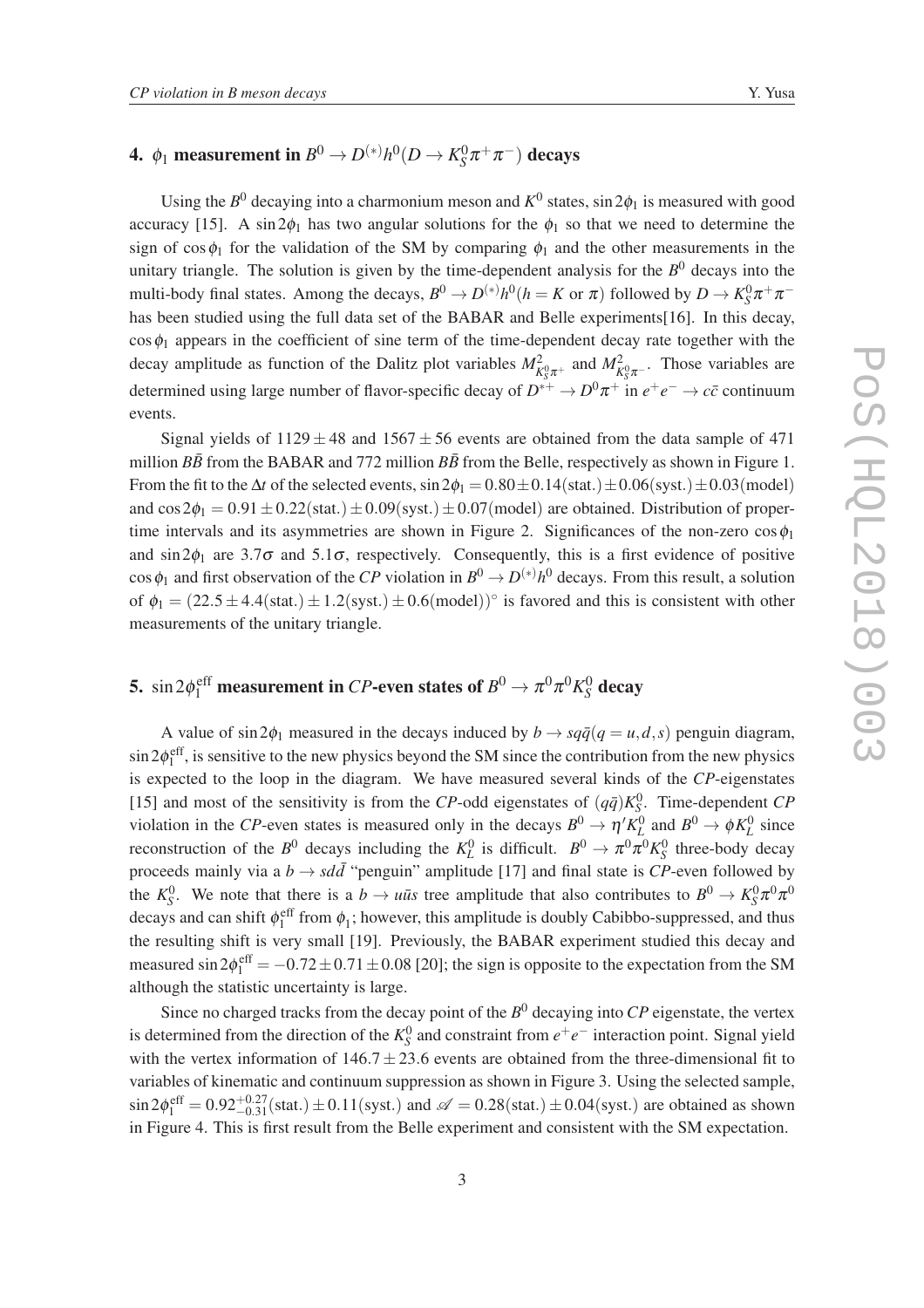

**Figure 1:** Distributions of *M*<sub>bc</sub>, Δ*E* and transformed shape of modified Fox-Wolfram moments  $C'_{MNN_{out}}$  for selected  $B^0 \to D^{(*)}h^0$  candidates. Points with error bars show the data and solid curve shows the fit result for signal yield extraction. Dotted curves show the contributions from each component of the fit.



Figure 2:  $\Delta t$  and asymmetry distributions of  $B^0 \to D^{(*)}h^0$  candidates. Points with errors show the data together with the fit curves. In the left plot, events are subdivided based on the sign of the sine term in the ∆*t* PDF: filled and open circles correspond to positive and negative sign, respectively. In the right plot, filled circle shows the ∆*t* of the events in which tagged flavor of the *B* mesons are different and open circle shows that of the event in which the tagged flavor of the *B* mesons are same.

# 6. Measurement of branching fraction and direct  $CP$  violation in  $B^0 \to \pi^0 \pi^0$  decay and update of  $\phi_2$  constraint using isospin relation between  $B \to \pi \pi$  system

As in the case of  $\phi_1$ , the  $\phi_2$  is measured from the time-dependent decay rate of the decays induced by the  $b \rightarrow u\bar{u}d$  tree diagram. On the other hand, measured  $\phi_2$  contains additional *CP* phase due to contribution of penguin diagram. Therefore we need to eliminate the additional phase to obtain the  $\phi_2$ . One idea is to use isospin relations between the decay amplitudes of  $B \to \pi \pi$  or  $B \to \rho \rho$  decays [21]. Combining the measurements of branching fractions and *CP* violations,  $\phi_2$ is determined with four-fold ambiguity. In the Belle experiment, measurements using 772 million *BB* have been performed for the  $B^0 \to \pi^+\pi^-$  [22] and  $B^+ \to \pi^+\pi^0$  [23].

Branching fraction and direct *CP* violation in the  $B^0 \to \pi^0 \pi^0$  are recently updated using full data set. In this decay mode, signal efficiency becomes lower since a photon is lost by the materials installed in front of the ECL in the Belle detector with probability of about 10% To recover that, remainders detected in the ECL are considered as photon candidates for the  $B<sup>0</sup>$  reconstruction.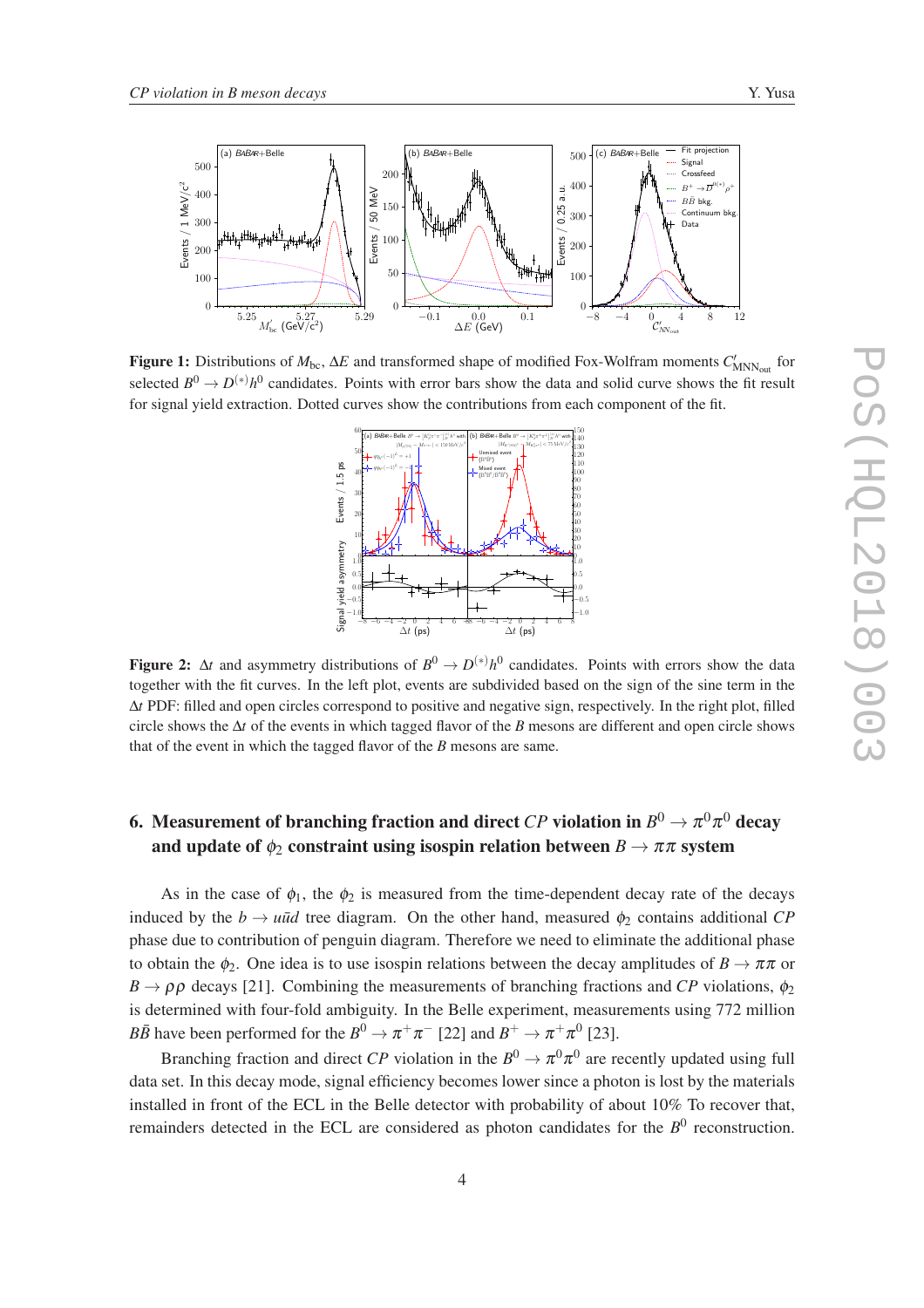



Figure 3: Distributions of  $M_{bc}$ ,  $\Delta E$  and modified Fox-Wolfram moments  $R_{\rm s/b}$  for selected  $B^0\to$  $\pi^0 \pi^0 K_S^0$  candidates. Points with error bars show the data and solid curve shows the fit result for signal yield extraction. Dashed and dotted curves show the contribution of total and  $B\bar{B}$  background, respectively.

**Figure 4:**  $\Delta t$  distribution of  $B^0 \to \pi^0 \pi^0 K_S^0$  candidates. Points with errors show the data and events tagged as  $q = +1$  and  $q = -1$  are shown with filled and open circles together with the fit curves of solid and dashed lines, respectively.

From the extracted signal yields of  $217 \pm 32$  event as shown in Figure 5. Branching fraction and direct *CP* violation parameter are obtained as  $(1.31 \pm 0.19(\text{stat.}) \pm 0.19(\text{syst.})) \times 10^{-6}$  and  $0.14 \pm$  $0.36(stat.) \pm 0.10(syst.)$ , respectively. The significance of the branching fraction is 6.4 $\sigma$ . By including these result to the isospin relation of  $B \to \pi\pi$  decays, constraint on the  $\phi_2$  is calculated to  $9.5^\circ < \phi_2 < 81.6^\circ$  (68% confidence level) and  $15.5^\circ < \phi_2 < 75.0^\circ$  (95% confidence level) as shown in Figure 6.



Figure 5: Distributions of  $M_{\text{bc}}$ ,  $\Delta E$  and transformed shape of modified Fox-Wolfram moments *T*<sub>C</sub> for selected  $B^0(\bar{B}^0) \rightarrow \pi^0 \pi^0$  candidates. Points with error bars show the data and solid curve shows the fit result for signal yield extraction. Dashed, dotted and dot-dashed curves show the contribution of signal,  $q\bar{q}$  continuum and  $B\bar{B}$  background, respectively.



**Figure 6:** Confidence level vs.  $\phi_2$  calculated using isospin relation between  $B \to \pi \pi$  decays. This result is based on the measurements in the Belle experiment only. Solid curve shows current bound and dashed curve shows the previous result using  $B^0 \to \pi^0 \pi^0$  analysis with the data sample of 275 million  $B\bar{B}$ . Dot-dashed and dotted lines show the confidence levels of 68% and 95%, respectively.